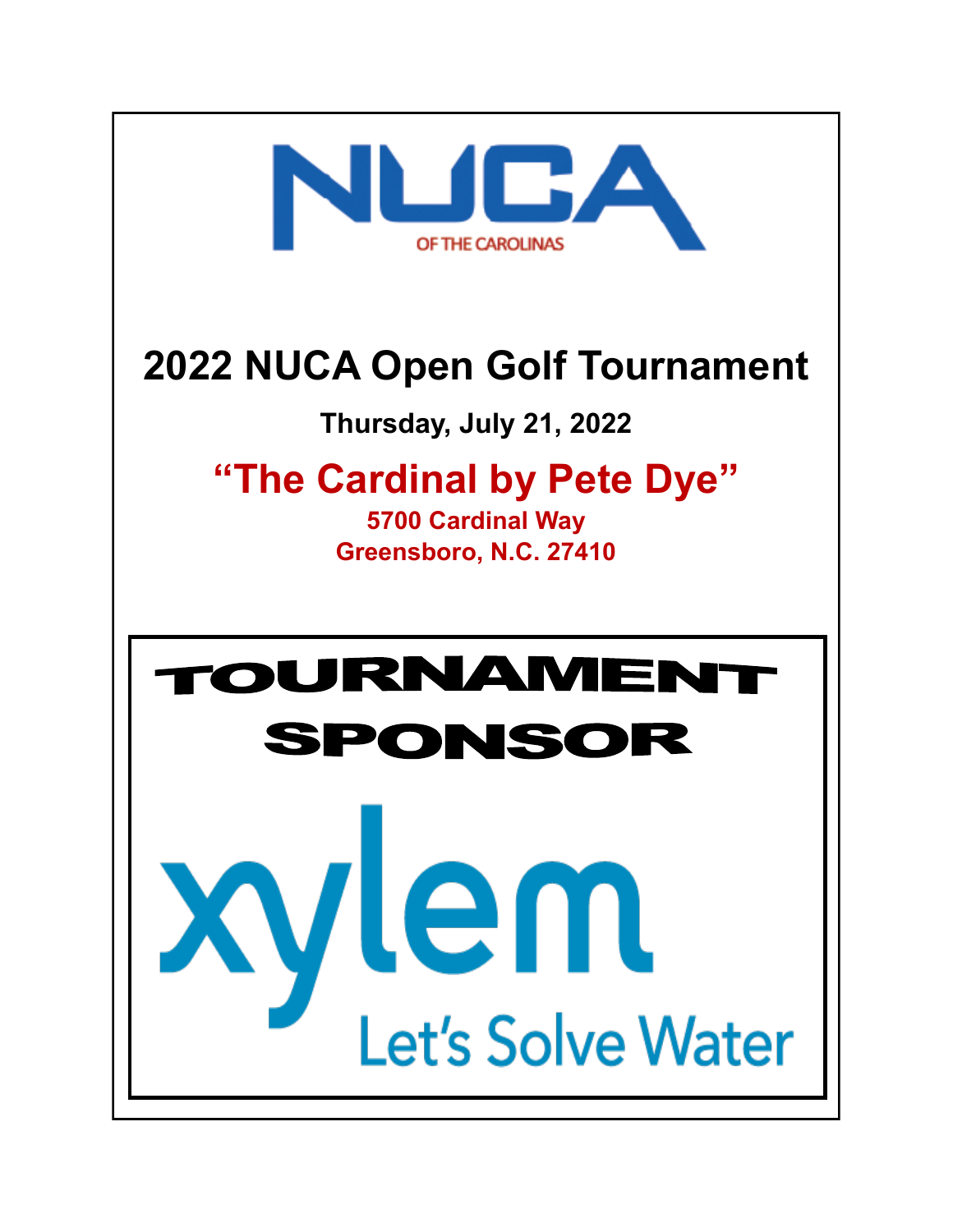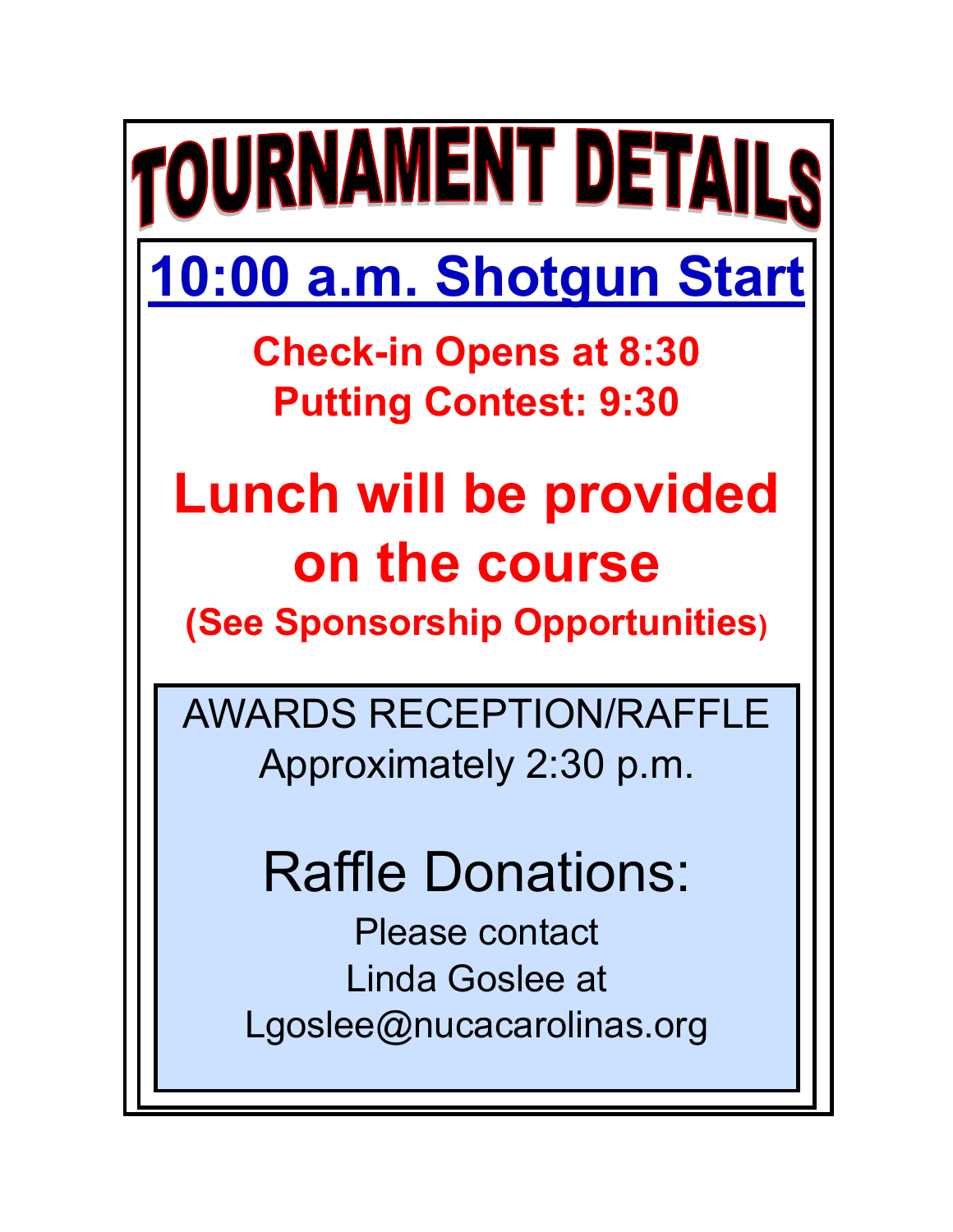

# SPONSORSHIP OPPORTUNI

### **PLATINUM SPONSORS @ \$1,500.00**

Your company name and logo will be on full display and included in all communications once you register. You will also be assigned a hole during the tournament for you to display your equipment, or to set-up a tent, etc. Includes a team!

### **AWARDS RECEPTION \$1,200.00**

Company name & logo on full display and in all communications once registered.

### **LUNCH SPONSOR \$1,200.00**

Hot Dog Lunch provided on the course

Your company name & logo will be on full display and included in all communications once you have registered

#### **CONTEST SPONSORS \$300.00**

 Your company name and logo will be on full display at the holes and on all communications prior to the tournament

Longest Drive Holes (2), Closest to the Pins (2), Putting Contest (1) Sponsorships are available on a first come, first served basis

#### **GENERAL HOLE SPONSORS \$150.00**

Includes production of sign, placement on course.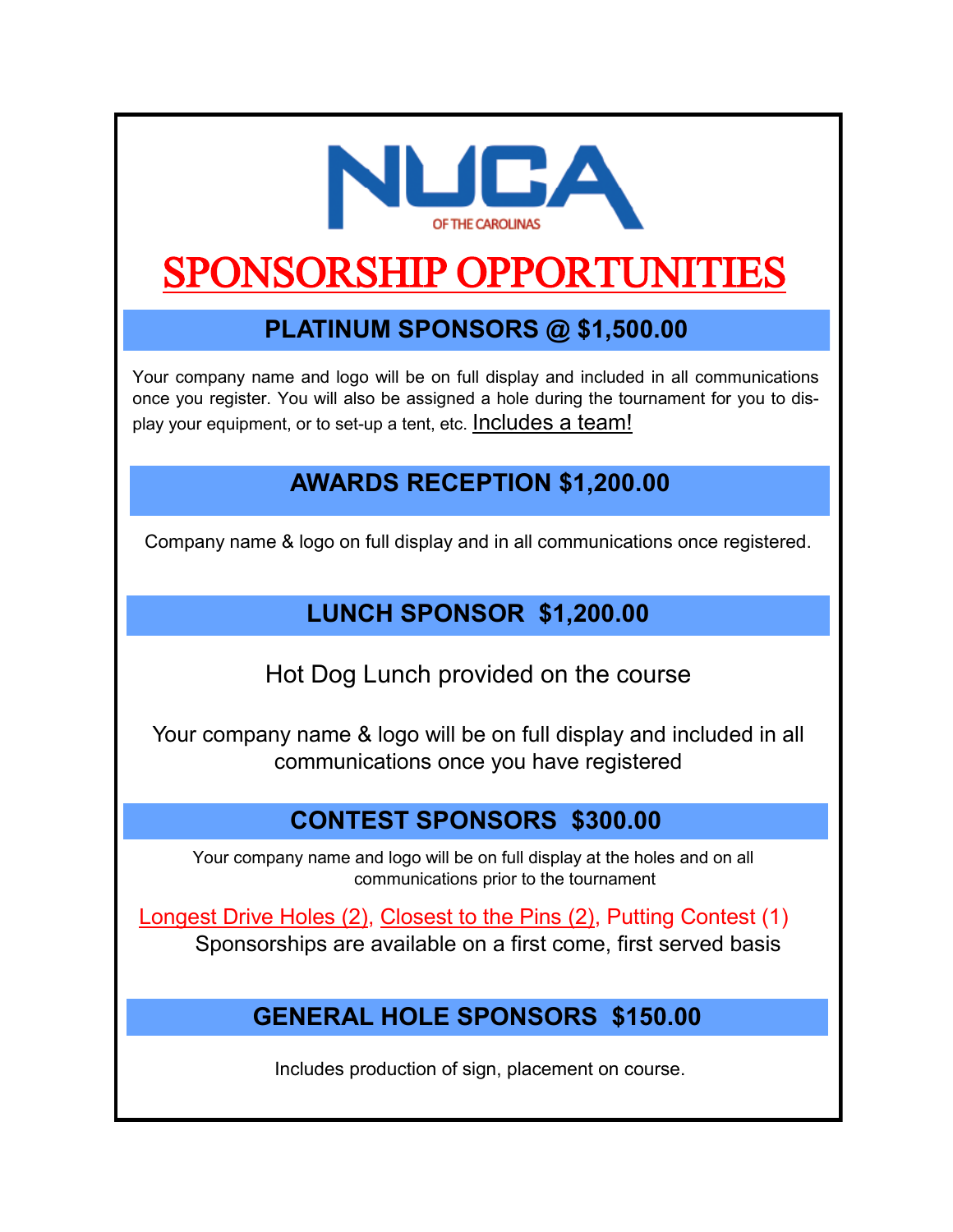| <b>2022 NUCA OPEN REGISTRATION FORM</b>                                                           |                      |                                                                                                                       |  |  |
|---------------------------------------------------------------------------------------------------|----------------------|-----------------------------------------------------------------------------------------------------------------------|--|--|
|                                                                                                   |                      |                                                                                                                       |  |  |
| <b>TEAMS-\$550.00</b><br>(Please complete all info so we can send all players tournament details) |                      |                                                                                                                       |  |  |
|                                                                                                   |                      |                                                                                                                       |  |  |
|                                                                                                   |                      |                                                                                                                       |  |  |
|                                                                                                   |                      |                                                                                                                       |  |  |
|                                                                                                   |                      |                                                                                                                       |  |  |
|                                                                                                   |                      |                                                                                                                       |  |  |
|                                                                                                   |                      |                                                                                                                       |  |  |
| Name of Player #4                                                                                 |                      | <u> 1989 - Jan Sterlinger, skriuwer fan it ferskearre fan de Amerikaanske komme fan it ferskearre fan it ferskear</u> |  |  |
|                                                                                                   |                      |                                                                                                                       |  |  |
|                                                                                                   |                      |                                                                                                                       |  |  |
|                                                                                                   |                      |                                                                                                                       |  |  |
| <b>Mulligan/Raffle/Putting Contest Package</b>                                                    |                      |                                                                                                                       |  |  |
| \$20.00/per player \$_______________                                                              |                      |                                                                                                                       |  |  |
| <b>Sponsorships</b>                                                                               |                      |                                                                                                                       |  |  |
| <b>Platinum Sponsor</b>                                                                           | \$1,500.00           | Name: 2008                                                                                                            |  |  |
| <b>Awards Reception</b>                                                                           | \$1,200.00           | Name: 1999 - 1999 - 1999 - 1999 - 1999 - 1999 - 1999 - 1999 - 1999 - 1999 - 1999 - 1999 - 1999 - 1999 - 1999 -        |  |  |
| <b>Lunch Sponsor</b>                                                                              | \$1,200.00           |                                                                                                                       |  |  |
| <b>Contest Sponsors</b><br><b>Hole Sponsors</b>                                                   | \$300.00<br>\$150.00 | Name:<br>Name:                                                                                                        |  |  |
|                                                                                                   |                      |                                                                                                                       |  |  |
|                                                                                                   |                      |                                                                                                                       |  |  |
| <b>Compute total</b>                                                                              |                      |                                                                                                                       |  |  |
| Players, teams, sponsorship fees, and mulligan package                                            |                      |                                                                                                                       |  |  |
|                                                                                                   |                      |                                                                                                                       |  |  |
|                                                                                                   |                      |                                                                                                                       |  |  |
|                                                                                                   |                      |                                                                                                                       |  |  |
|                                                                                                   |                      |                                                                                                                       |  |  |